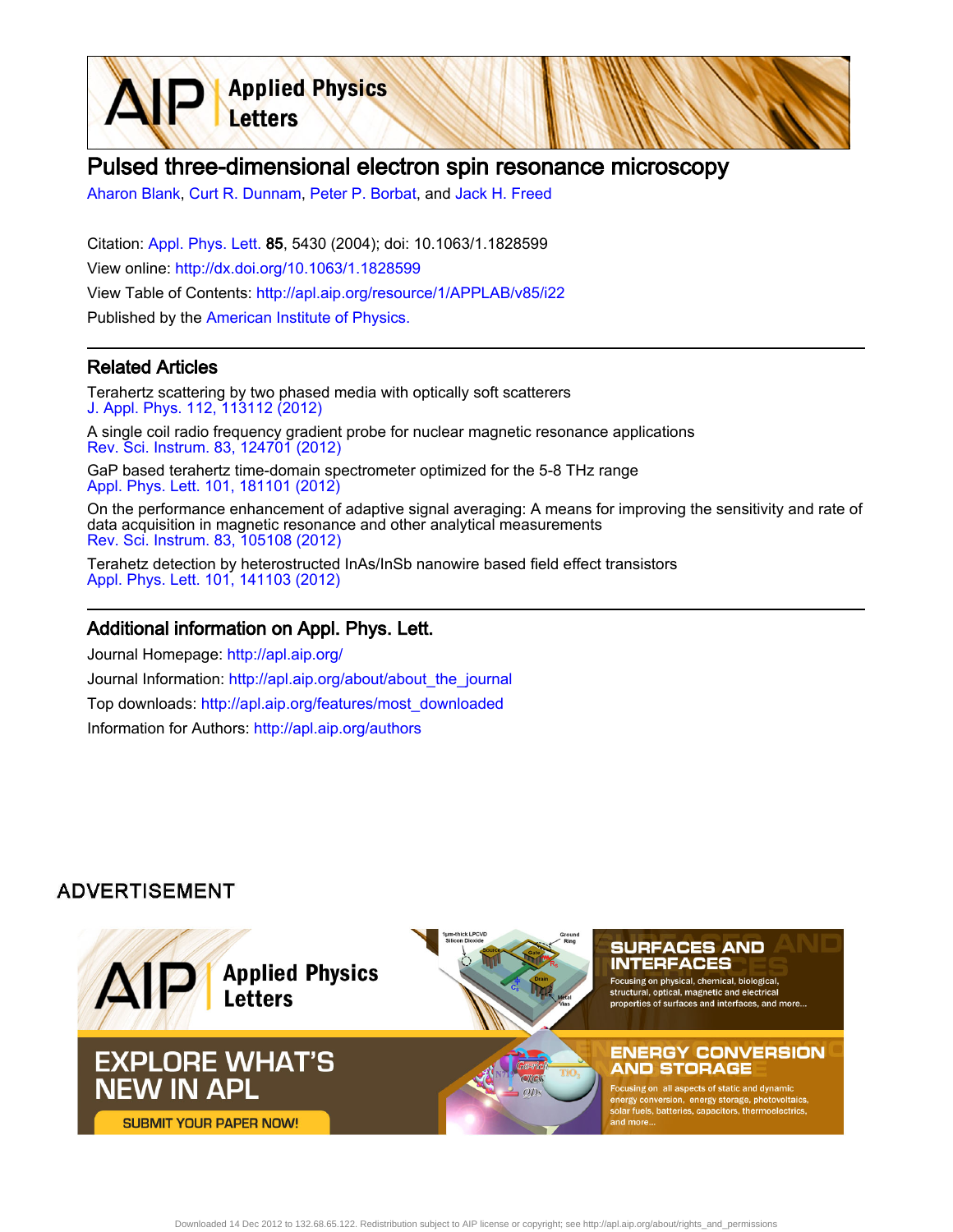## **Pulsed three-dimensional electron spin resonance microscopy**

Aharon Blank, Curt R. Dunnam, Peter P. Borbat, and Jack H. Freed<sup>a)</sup>

*National Biomedical Center for Advanced ESR Technology, Department of Chemistry and Chemical Biology, Cornell University, Ithaca, New York 14853*

(Received 6 August 2004; accepted 14 October 2004)

A three-dimensional (3D) electron spin resonance (ESR) microimaging system, operating in pulse mode at 9 GHz is presented. This microscope enables the acquisition of spatially resolved magnetic resonance signals of free-radicals in solid or liquid samples with a resolution of up to  $\sim 3.5 \times 7$  $\times$ 11.4  $\mu$ m in 20 min of acquisition. The detection sensitivity at room temperature is  $\sim$ 1.2  $\times$ 10<sup>9</sup> spins/ Hz, which enables the measurement of  $\sim$ 2 $\times$ 10<sup>7</sup> spins in each voxel after 60 min of acquisition. The resolution and detection sensitivity are the best obtained so far for ESR at ambient conditions of temperature and pressure. This ESR microscope can be employed in the investigation of a variety of samples in the fields of botany, life sciences, and materials science. © *2004 American Institute of Physics*. [DOI: 10.1063/1.1828599]

High resolution electron spin resonance (ESR) imaging of microscopic samples is an emerging field, which adapts traditional nuclear magnetic resonance (NMR) imaging techniques to modern ESR technology. $1-4$  The goal of this method is to obtain routine magnetic resonance images of biological specimens or samples for materials science applications, with a spatial resolution of less than  $1 \mu m$  in a few minutes of acquisition. Conventional magnetic resonance microscopy is currently dominated by NMR, which is a well developed technique but is limited, due to signal-to-noiseratio (SNR) and molecular diffusion, to a practical resolution of  $\sim$ (10  $\mu$ m)<sup>3</sup>.<sup>1,5–7</sup> With its potential advantages over NMR, ESR could become the technique of choice for microscopic magnetic resonance imaging applications.<sup>4</sup> An ESR microscope can provide similar information to that obtained from NMR measurements,<sup>3,4</sup> (i.e., spin concentration,  $T_1, T_2$ , and diffusion contrast), which has many capabilities and provides complimentary information to conventional optical and fluorescence confocal microscopy.<sup>3,8</sup> Since most samples do not contain stable free radicals, these paramagnetic species are added in a manner similar to that of the contrast agents employed in NMR or dyes in optical microscopy.

Recently, we have developed a 3D ESR microscope operating in continuous wave  $(CW)$  mode, at 9 GHz. $4$  This system is capable of obtaining 3D images of  $64 \times 64 \times 64$ voxels with a resolution of  $\sim$ 10×10×30  $\mu$ m at  $\sim$ 60 min of acquisition. ESR imaging in the cw mode is a powerful technique compatible with a variety of samples and radicals with relatively broad lines.<sup>9</sup> However, it suffers from some drawbacks, which may limit its potential use in some cases. For example, the cw mode requires longer image acquisition times (or has reduced SNR for the same acquisition time);<sup>9</sup> It cannot directly obtain image contrasts such as  $T_1, T_2$ , and diffusion (only  $T_2^*$  can be derived from the linewidth); and the time resolution of the cw mode is low, which prevents the imaging of short lived radicals (for example, light induced radicals). To overcome these limitations, we have developed a pulsed 9 GHz ESR microscopy system, reported here.

The pulsed ESR microscope is described schematically in Fig. 1, and a typical imaging sequence is shown in Fig. 2. In contrast to NMR, the short time scale of the ESR experiment ( $ns-\mu s$ ) makes it difficult to employ many pulsed imaging techniques, since we require short microwave pulses, short, and intense pulsed field gradients, and a fast acquisition and data averaging system. The system is built from the following main components: (a) Standard PC which controls the overall image acquisition process through the user interface of LabView software (National Instruments); (b) timing system (Model 100-24, SpinCore), which has 24 TTL outputs, time resolution of 10 ns, programming time of  $\sim$ 10  $\mu$ s and a minimum pulse length of 50 ns; (c) an 8 bit PCIformat digitizer card for raw data acquisition and averaging (AP-240, Acqiris), which has two channels, and a sampling rate of 1 GHz; it can average up to 0.7 M waveforms/s (d) PCI analog output card with four outputs (PCI-6711, National Instruments); (e) microwave reference source (HP8620C) with power output of 10 dBm in the 2–18 GHz range; (f) a "home-built" pulsed microwave bridge containing a 6–17 GHz low power transceiver (g), and a solid-state power amplifier (h) with 0.25 W output, 35 dB gain (Genesis). The homodyne transceiver incorporates one transmission channel with biphase modulation, which controls the individual pulse phase (e.g., 0° or 180° for echo phase cycling). The timing system triggers the transmission pulses, determines the bimodulator phase, and provides triggers for the diode protection of the receiver while transmitting the high power pulses. The relatively low power output of the transceiver is sufficient to provide hard 90 $^{\circ}$  pulses of  $\sim$ 80 ns with the small resonator we employ (see below).<sup>4</sup> The pulsed gradient coils in the imaging probe are driven by a pair of gradient coil drivers (j) fed by preregulated high voltage



FIG. 1. Block diagram of the pulsed imaging system.

a)Electronic mail: jhf3@cornell.edu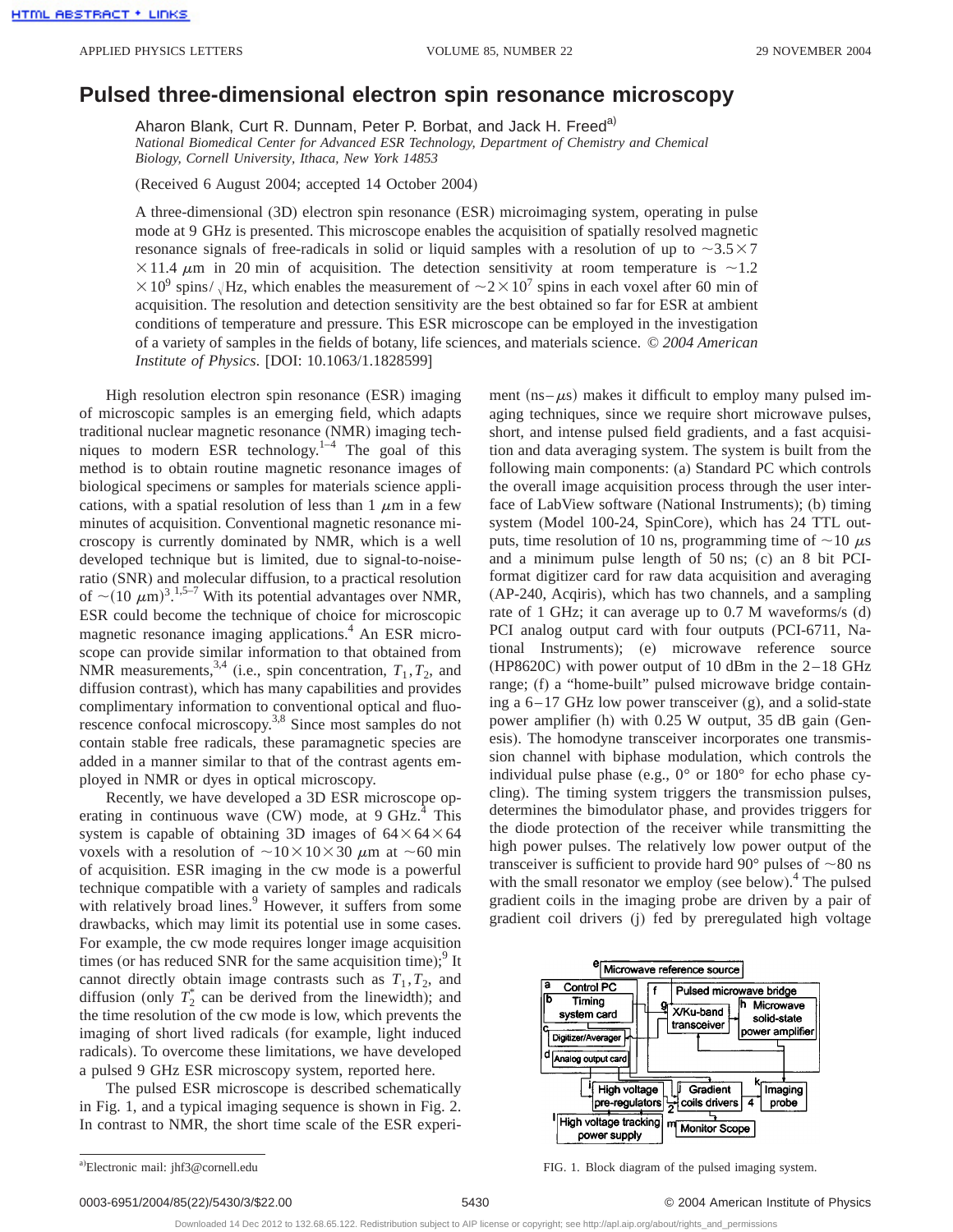

FIG. 2. Typical imaging sequences employed in the pulsed ESR microimaging system, based on a simple primary echo with constant gradient that encodes the spins along the *x* axis, and two phase gradients for encoding the information on the *yz* plane (Ref. 2). This sequence can be repeated every  $\sim T_1$ . Due to limits in amplifier power, we employed two 90° pulses (80 ns) rather than 90° and 180° pulses.

power supplies. The gradient coils driver has four channels. Two of the channels can generate large (up to  $\sim$  8 A peak) half-sine current pulses by precharging a capacitor and subsequently discharging it into the gradient coil. $^{10}$  The two remaining channels produce constant dc current into the "*x*-axis" gradient coils and into a bias coil, producing a dc field which is used to lock the magnetic field on the resonance frequency of the spins. The lock error term is generated by occasionally sampling the FID signal without any gradients and correcting for observed field drift.<sup>4</sup> The imaging probe  $(k)$ , shown in Fig. 3, is similar in key aspects to the 9 GHz 3D probe employed for cw ESR imaging, which is described in detail in Ref. 4. The main differences between the cw and the pulsed probes are in the structure of the gradient coils and the microwave resonator shield. The *y*- and  $z$ -axis gradient coils (based on Golay geometry<sup>11</sup>) are optimized for pulsed currents, and have relatively small inductance of 6.5  $\mu$ H. They produce gradients of 1.6 and 1.1 T/m A (for the *y* and *z* axis respectively, measured with a pickup coil at 1 MHz), when the coil pairs are connected in parallel. The *x*-axis gradient coil (Maxwell pair) operates in dc mode, and has a self-inductance of 90  $\mu$ H, and a gradient efficiency of 3.5 T/m A. A very thin gold foil ( $\sim$ 0.2  $\mu$ m) is used as a shield between the structure of the coils and the microwave resonator. This prevents the microwave field from escaping the resonator structure, while simultaneously enabling the transmission of the magnetic field pulse gradients into the resonator structure and also minimizing potentially disturbing eddy currents. The resonator has a loaded



FIG. 3. (Color online) Image of the pulsed imaging probe, with the resonator structure taken outside the gradient coils. The probe structure and microstrip coupling scheme (not shown) follows closely the cw probe, which is described in detail in Ref. 4, but with modified gradient coils and a thin gold foil to shield the microwave structure.



FIG. 4. (Color online) Optical and ESR images of LiPc crystal: (a) the optical image of the crystal; (b) 2D ESR image (acquired without any *z*-axis gradients); (c) 3D ESR image, showing several slices along the *z* axis; (d) reconstruction of the object with the 3D ESR signal information.

quality factor at a critical coupling of  $\sim$ 400, and an effective volume of  $\sim$  3 mm<sup>3</sup>.<sup>3,4</sup>

The performance of the system was verified with respect to theoretical predictions of SNR and image resolution.<sup>3</sup> First, the SNR was measured for a  $0.05$  mm<sup>3</sup> sample of 1 mM water solution of protonated trityl radical<sup>12</sup> containing  $\sim$ 3 $\times$ 10<sup>13</sup> spins. The measured single shot FID SNR (without any gradients) of  $\sim$ 100 agrees well with the theoretical prediction [Ref. 3, Eq. (13)], of  $\sim$  75 for this small sample. This corresponds to detection sensitivity at room temperature of  $\sim$ 1.2 × 10<sup>9</sup> spins/  $\sqrt{Hz}$ , which enables the measurement of  $\sim$ 2 $\times$ 10<sup>7</sup> spins in each voxel after 60 min of acquisition. Next, the image SNR and resolution were estimated with two types of test samples:  $(1)$  Lithium phthalocyanine  $(LiPc)$ phantom: A small crystal of LiPc (the same sample that was used in our previous cw work<sup>3,4</sup>) was used as a high-spinconcentration solid test sample. The corresponding optical and ESR images appear in Fig. 4. The 3D image of 256  $\times$  256 $\times$ 50 voxels was acquired in 20 min. The constant *x* gradient employed  $(3 T/m)$  corresponds to a resolution of  $\sim$ 3.5  $\mu$ m [Eq. (14) in Ref. 3, with  $T_2^*$  of 1.1  $\mu$ s]. The *y*-gradient produced half sine waves (Fig. 2) with an amplitude of 4.5 A(=7.2 T/m), and half period of 1.1  $\mu$ s corresponds to a resolution of  $\sim$ 7  $\mu$ m [Ref. 3, Eq. (15)], and the *z* gradient (employed with maximum 4  $A = 4.4$  T/m), corresponds to a resolution of  $\sim$ 11.4  $\mu$ m. The single voxel SNR is ~700. This crystal contains ~10<sup>8</sup> spins per  $(1 \mu m)^3$ , or  $\sim$ 2.8  $\times$  10<sup>10</sup> spins per imaged voxel, which agrees well with the SNR predictions and measurements described above. The resolution for such a sample is limited by the strength of the gradients we currently employ and not by the SNR. (2) Trityl solution in a nylon mesh: A 1 mM trityl solution was placed in a woven nylon mesh (Goodfellow) with mesh aperture of  $50 \times 50 \mu m$  and wire diameter of 39  $\mu$ m.<sup>3</sup> This type of sample has well-defined 3D geometry and known spin concentration. The corresponding optical and ESR images appear in Fig. 5. The 3D image of  $256 \times 256 \times 50$  voxels was acquired after 40 min. The theoretical image resolution (based on the amplitude of the field gradients, which was smaller than in the previous example) is  $8.8 \times 10.5$  $\times$  19  $\mu$ m. The actual resolution may be estimated from the